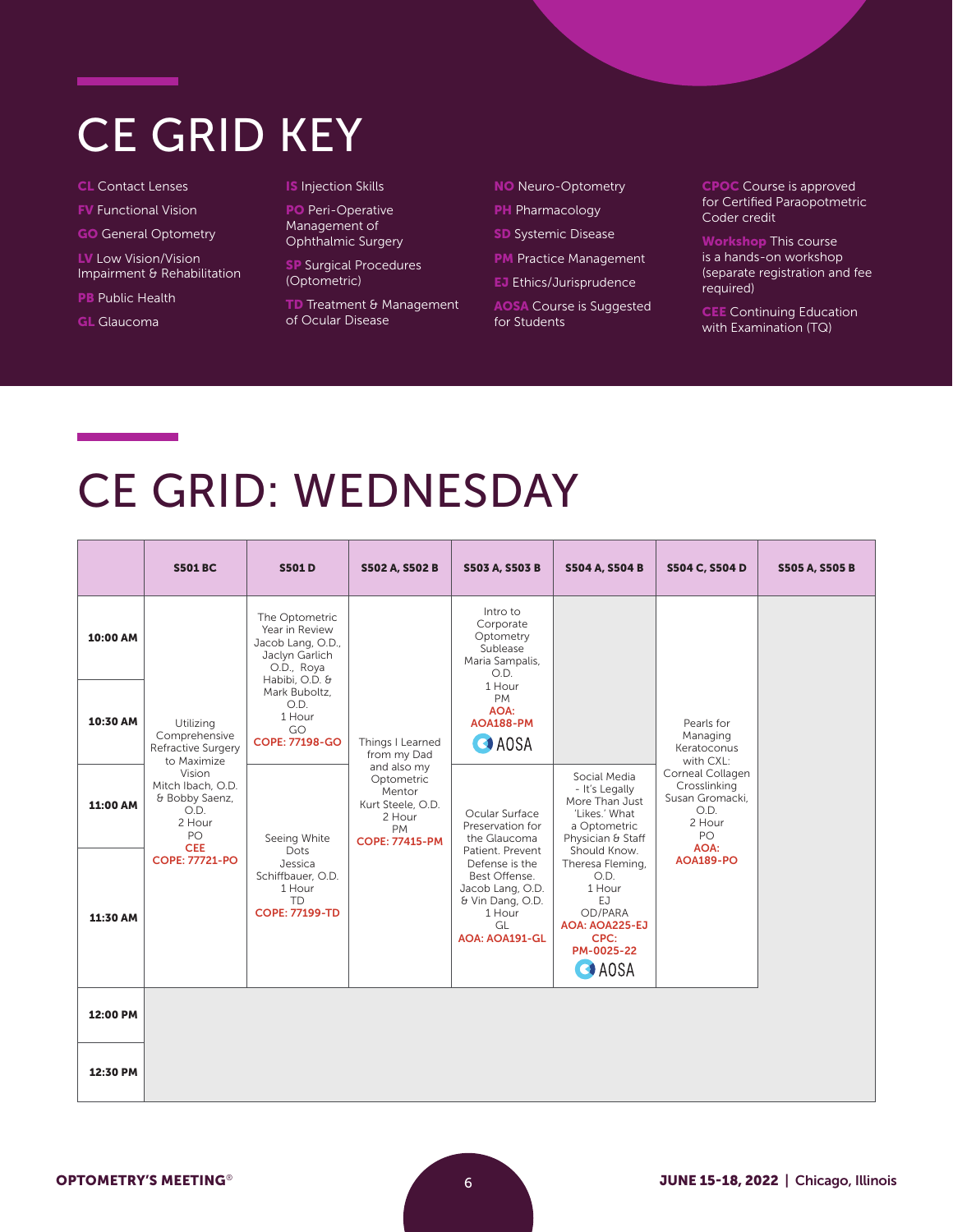## CE GRID: WEDNESDAY

|         | <b>S501 BC</b>                                                                        | <b>S501D</b>                                                                                                   | <b>S502 A, S502 B</b>                                                                                                        | <b>S503 A, S503 B</b>                                                                                                                     | <b>S504 A, S504 B</b>                                                                                 | S504 C, S504 D                                                                         | <b>S505 A, S505 B</b> |
|---------|---------------------------------------------------------------------------------------|----------------------------------------------------------------------------------------------------------------|------------------------------------------------------------------------------------------------------------------------------|-------------------------------------------------------------------------------------------------------------------------------------------|-------------------------------------------------------------------------------------------------------|----------------------------------------------------------------------------------------|-----------------------|
| 1:00 PM |                                                                                       |                                                                                                                | <b>Effective Cataract</b><br>Co-management<br>in 5 Easy Steps<br>Mitch Ibach, O.D.                                           | <b>Foundations</b><br>in Coding<br>Series-General<br>Terminology<br>Harvey Richman,<br>$O.D.$ &<br>Rebecca                                | Making the Most<br>out of Patient<br>History<br>Blair Lonsberry,                                      | Marijuana and<br>Driving: Your<br>Retina and Brain                                     |                       |
| 1:30 PM | The Complete<br>Course on<br>Corneal<br>Dystrophies and<br>Degenerations              | Maintaining<br>Compliance with<br>Medical Charting:<br>Billing and<br>Coding Update<br>2022<br>Katie Connolly, | & Damon Dierker,<br>O.D.<br>1 Hour<br>PO.<br><b>COPE: 77200-PO</b>                                                           | Wartman, O.D.<br>1 Hour<br>PARA<br>CPC:<br>CW-0010-22<br><b>CPOC</b><br><b>CA</b> AOSA                                                    | O.D.<br>1 Hour<br>PARA<br>CPC:<br>BP-0010-22                                                          | Denise Valenti.<br>O.D.<br>1 Hour<br><b>PB</b><br><b>AOA: AOA193-PB</b>                |                       |
| 2:00 PM | Susan Gromacki.<br>O.D.<br>2 Hour<br>TD<br><b>CEE</b><br><b>COPE: 77727-TD</b>        | O.D.<br>2 Hour<br><b>PM</b><br><b>COPE: 77206-PM</b><br><b>CA</b> AOSA                                         |                                                                                                                              | Foundations<br>in Coding<br>Series-Current<br>Procedural<br>Terminology<br>Harvey Richman,<br>$O.D.$ $\theta$<br>Rebecca<br>Wartman, O.D. | Ocular<br>Medications:                                                                                | Referral Center<br>Rounds:<br>Mysterious<br>Reasons of<br>Elevated IOP<br>Bobby Saenz, |                       |
| 2:30 PM |                                                                                       |                                                                                                                | Highlights from<br>the CLEAR Report<br>Melissa Barnett,<br>O.D., Jason<br>Compton, O.D.<br>& Renee Reeder.<br>O.D.<br>2 Hour | 1 Hour<br>PARA<br>CPC:<br>CW-0012-22<br><b>CPOC</b><br><b>O</b> AOSA                                                                      | What are they<br>and what do they<br>do?<br>Mile Brujic, O.D.<br>2 Hour<br>PARA<br>CPC:<br>PH-0002-22 | O.D. & Mitch<br>Ibach, O.D.<br>1 Hour<br>GL<br><b>AOA: AOA194-GL</b>                   |                       |
| 3:00 PM |                                                                                       |                                                                                                                | <b>CL</b><br><b>AOA: AOA195-CL</b>                                                                                           |                                                                                                                                           | <b>CPOC</b><br><b>CA</b> AOSA                                                                         |                                                                                        |                       |
| 3:30 PM | Evaluation and<br>Management<br>of Patients with<br><b>Special Needs</b><br>Catherine | Simplifying<br>Systemic<br>Antibiotics<br>Blair Lonsberry,                                                     |                                                                                                                              | Problem Solving<br>in Glaucoma<br>Management<br>Jessica Steen,                                                                            |                                                                                                       | Optometry's Role<br>on the Diabetes<br><b>Education Team</b><br>Paula Newsome.         |                       |
| 4:00 PM | Heyman, O.D.<br>2 Hour<br><b>FV</b><br><b>CEE</b><br><b>COPE: 77815-FV</b>            | O.D.<br>2 Hour<br>PH<br><b>COPE: 77209-PH</b>                                                                  | Challenging<br>Cases in<br>Keratoconus<br>Langis Michaud,                                                                    | O.D.<br>2 Hour<br>GL<br><b>AOA: AOA196-GL</b>                                                                                             | Nutrition: Let's<br>Get Back To<br><b>Basics</b><br>Robert Reed, Jr.,<br>O.D.                         | O.D. & Ansel<br>Johnson, O.D.<br>2 Hour<br>SD.<br>AOA: AOA197-SD                       |                       |
| 4:30 PM |                                                                                       |                                                                                                                | O.D.<br>1 Hour<br>CL.<br><b>COPE: 77211-CL</b>                                                                               |                                                                                                                                           | 1 Hour<br>PARA<br>CPC:<br>NS-0001-22                                                                  |                                                                                        |                       |

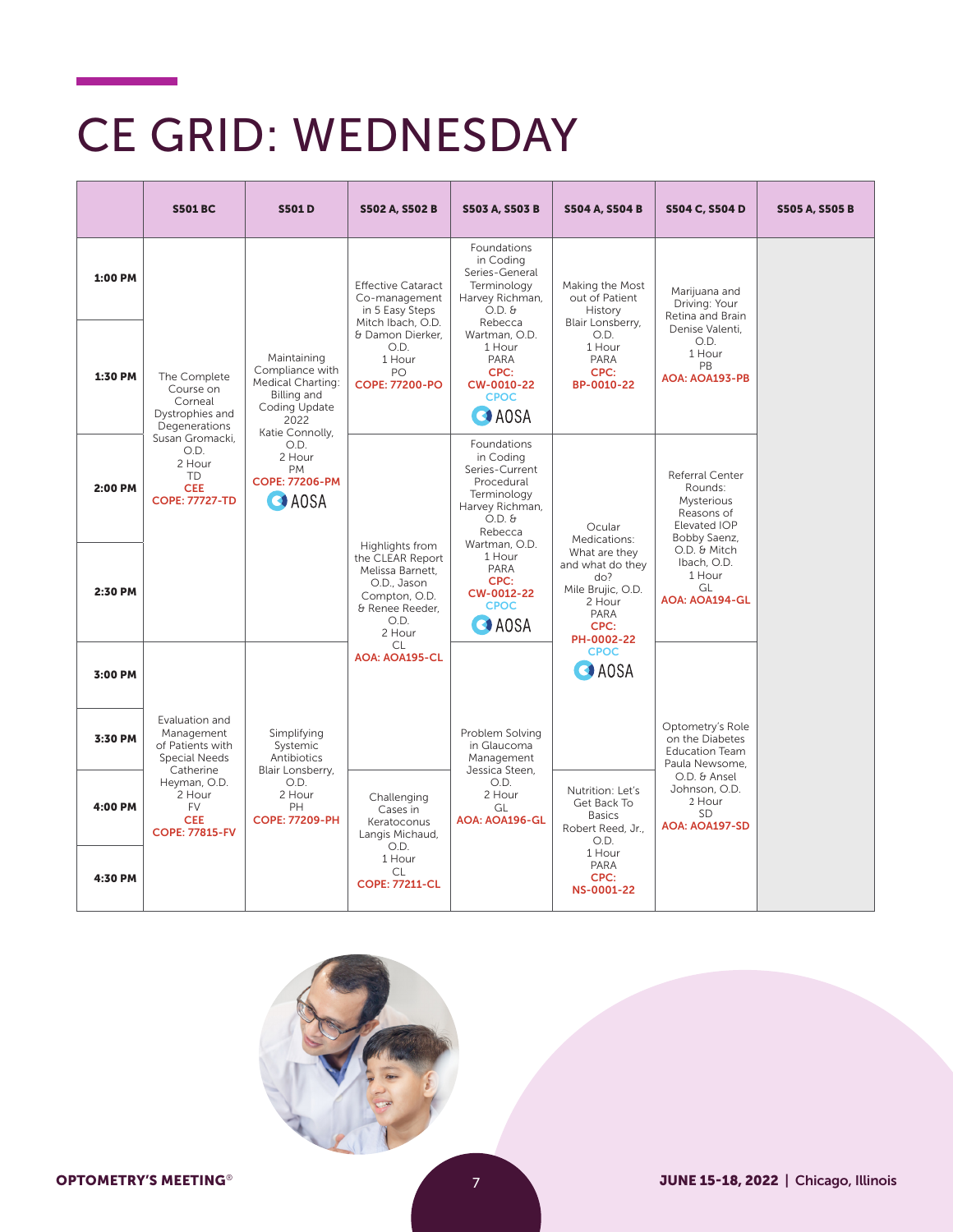#### CE GRID: THURSDAY

|          | <b>S501 BC</b>                                                                                                                                                           | <b>S501D</b>                                                                               | <b>S502 A</b><br><b>S502B</b>                                                                             | <b>S503 A</b><br><b>S503B</b>                                                                                                  | <b>S504 A</b><br><b>S504B</b>                                                                          | <b>S504 C</b><br><b>S504D</b>                                                                                                     | <b>S505A</b><br><b>S505B</b>                                                   | <b>Hall B1 North</b><br>- Education<br><b>Theater</b> |
|----------|--------------------------------------------------------------------------------------------------------------------------------------------------------------------------|--------------------------------------------------------------------------------------------|-----------------------------------------------------------------------------------------------------------|--------------------------------------------------------------------------------------------------------------------------------|--------------------------------------------------------------------------------------------------------|-----------------------------------------------------------------------------------------------------------------------------------|--------------------------------------------------------------------------------|-------------------------------------------------------|
| 7:00 AM  | <b>AOA CLCS</b><br>Presents: 2022<br>Contact Lens<br>Controversies<br>Jason<br>Compton, O.D.,                                                                            | OMG its OMG!                                                                               | Sensory Sys-<br>tems and Neu-                                                                             | The Vision and<br>Learning Link<br>- The Impact<br>of Unidentified<br>Vision                                                   | Imaging of<br>the Anterior<br>Segment<br>Steven Sorkin,                                                | Sports<br>Centered<br>Eye Exams:<br>Integrating<br>performance                                                                    |                                                                                |                                                       |
| 7:30 AM  | Melissa Barnett,<br>O.D., Mile<br>Brujic, O.D.,<br>Renee Reeder,<br>O.D., & Melanie<br>Frogozo, O.D.<br>1 Hour<br><b>CL</b><br>AOA:<br>AOA198-CL<br><b>O</b> AOSA        | Jacqueline<br>Theis, O.D.<br>1 Hour<br><b>SD</b><br><b>COPE:</b><br>77212-SD               | rodegenerative<br>Processes<br>Denise Valenti,<br>O.D.<br>1 Hour<br><b>SD</b><br><b>COPE:</b><br>77215-NO | Conditions on<br>Learning<br>Glen Steele,<br>O.D.<br>1 Hour<br>FV<br>OD/PARA<br><b>COPE:</b><br>77214-FV<br>CPC:<br>CV-0002-22 | O.D.<br>1 Hour<br>AS<br>OD/PARA<br><b>COPE:</b><br>77213-TD<br>CPC:<br>ED-0013-22<br><b>CPOC</b>       | vision concepts<br>into Primary<br>Eye Care<br>Fraser Horn,<br>O.D. & Amanda<br>Nanasy, O.D.<br>1 Hour<br>FV<br>AOA:<br>AOA199-FV |                                                                                |                                                       |
| 8:00 AM  |                                                                                                                                                                          |                                                                                            |                                                                                                           |                                                                                                                                |                                                                                                        |                                                                                                                                   |                                                                                |                                                       |
| 8:30 AM  |                                                                                                                                                                          |                                                                                            |                                                                                                           |                                                                                                                                |                                                                                                        |                                                                                                                                   |                                                                                |                                                       |
| 9:00 AM  |                                                                                                                                                                          | Top 20<br><b>Scleral Lens</b><br>Complications:<br>Rapid Fire<br>Shalu Pal, O.D.<br>1 Hour |                                                                                                           | Telehealth<br>and Remote<br>Care- What is                                                                                      | Autoimmune<br>Disease and<br>the Eye Series<br>1: Autoimmune<br>Disease and<br>the Anterior<br>Segment | Visual Fields:<br>The Path Less<br>Taken<br>Mile Brujic,<br>O.D.                                                                  |                                                                                |                                                       |
| 9:30 AM  | Age Related<br>Macular<br>Degeneration -<br>2022 Update<br>Elena Biffi, O.D.                                                                                             | <b>CL</b><br><b>AOA:</b><br>AOA200-CL<br><b>O</b> AOSA                                     | Suturing<br>Techniques for<br>Optometric<br>Surgeons<br>Richard<br>Castillo, O.D.,<br>D.O. & Nathan       | Possible and<br>What is NOT! It<br>Is a Brave New<br>World!<br>Rebecca<br>Wartman<br>O.D. & Harvey                             | Anthony<br>DeWilde, O.D.<br>1 Hour<br>SD<br><b>COPE:</b><br>77216-SD                                   | 1 Hour<br>PARA<br>CPC:<br>BP-0011-22                                                                                              | Infant and<br>Toddler<br>Examination<br>Workshop<br>Jennifer<br>Simonson, O.D. |                                                       |
| 10:00 AM | 2 Hour<br><b>TD</b><br><b>CEE</b><br><b>COPE:</b><br>77734-TD<br>Low Vision<br>Coding and<br>Billing: Lessons<br>Learned from<br>the New<br>Evaluation and<br>Management | Castillo, O.D.<br>2 Hour<br>PO<br>Workshop<br>AOA:<br><b>AOA201-PO</b>                     | Richman, O.D.<br>2 Hour<br><b>PM</b><br>OD/PARA<br><b>COPE:</b><br>77223-PM                               |                                                                                                                                | Motivate for<br><b>MAXIMUM</b><br>POTENTIAL<br>Beverly<br>Roberts,<br>C.P.O.T.,                        | 2 Hour<br>FV<br>Workshop<br><b>COPE:</b><br>77220-FV                                                                              |                                                                                |                                                       |
| 10:30 AM |                                                                                                                                                                          |                                                                                            | CPC:<br>CW-0013-22<br><b>CPOC</b>                                                                         | Let there<br>be Light- a<br>Modern Update<br>Stuart Richer,<br>O.D.<br>2 Hour                                                  | A.B.O.C.<br>1 Hour<br>PARA<br>CPC:<br>PM-0023-22                                                       |                                                                                                                                   |                                                                                |                                                       |
| 11:00 AM | Peeling Back<br>the Layers: A<br>Case Based<br>Trip Around the<br>Cornea<br>Jacob Lang,                                                                                  | Codes<br>Richard Soden,<br>O.D.<br>2 Hour<br>LV<br><b>COPE:</b><br>75154-LV                | <b>Building</b><br>a Medical<br>Contact Lens<br>Practice<br>Melanie<br>Frogozo, O.D.                      | Autoimmune<br>Disease and<br>the Eye Series<br>2: Autoimmune<br>Disease and<br>the Posterior                                   | GO<br>OD/PARA<br>AOA: AOA214-<br>GO<br>CPC:<br>VT-0002-22                                              | MOAH:<br>Migraines<br>(Mother-of-All-<br>Headaches)<br>Robert Reed                                                                |                                                                                |                                                       |
| 11:30 AM | O.D. & Scott<br>Hauswirth, O.D.<br>1 Hour<br>TD<br><b>COPE:</b><br>77225-TD                                                                                              |                                                                                            | 1 Hour<br>CL<br>AOA:<br><b>AOA203-CL</b><br><b>O</b> AOSA                                                 | Segment<br>Anthony<br>DeWilde, O.D.<br>1 Hour<br>SD<br><b>COPE:</b><br>77217-SD                                                |                                                                                                        | Jr., O.D.<br>1 Hour<br>PARA<br>CPC:<br>ED-0015-22<br><b>CPOC</b>                                                                  |                                                                                |                                                       |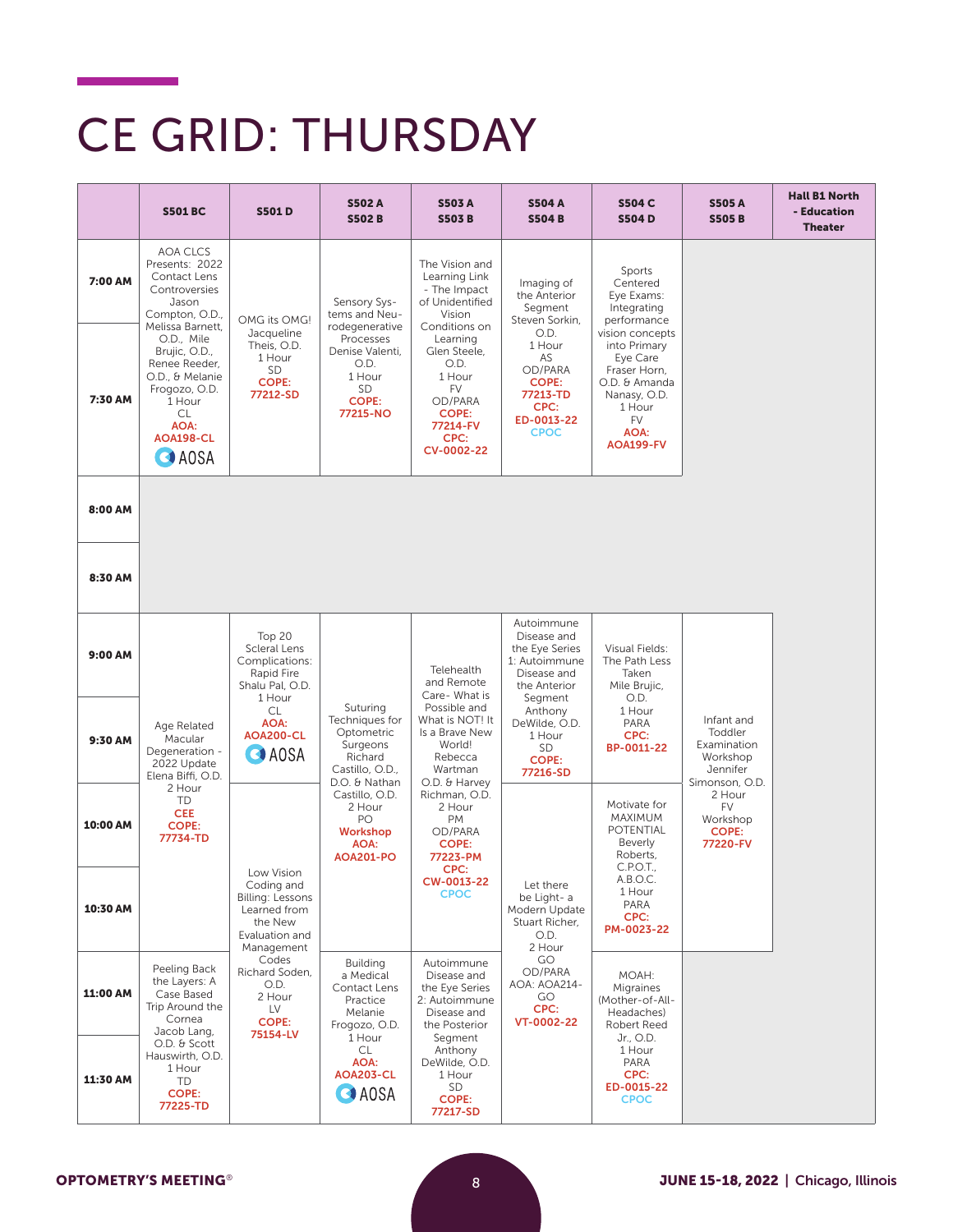# CE GRID: THURSDAY

|          | <b>S501 BC</b>                                                                                                                                               | <b>S501D</b>                                                                            | <b>S502 A</b><br><b>S502B</b>                                                                 | <b>S503A</b><br><b>S503B</b>                                                                                                                                                                        | <b>S504 A</b><br><b>S504B</b>                     | <b>S504 C</b><br><b>S504D</b>                                                                                                                                                              | <b>S505A</b><br><b>S505B</b>                                     | <b>Hall B1 North</b><br>- Education<br><b>Theater</b> |
|----------|--------------------------------------------------------------------------------------------------------------------------------------------------------------|-----------------------------------------------------------------------------------------|-----------------------------------------------------------------------------------------------|-----------------------------------------------------------------------------------------------------------------------------------------------------------------------------------------------------|---------------------------------------------------|--------------------------------------------------------------------------------------------------------------------------------------------------------------------------------------------|------------------------------------------------------------------|-------------------------------------------------------|
| 12:00 PM |                                                                                                                                                              |                                                                                         |                                                                                               |                                                                                                                                                                                                     |                                                   |                                                                                                                                                                                            |                                                                  |                                                       |
| 12:30 PM |                                                                                                                                                              |                                                                                         |                                                                                               |                                                                                                                                                                                                     |                                                   |                                                                                                                                                                                            |                                                                  |                                                       |
| 1:00 PM  |                                                                                                                                                              |                                                                                         | Sensitivity<br>Training; A<br>Chronicle of<br>Neurotrophic<br>Keratitis (NK)<br>Management    | Autoimmune<br>Disease and<br>the Eye Series<br>3: A Tailored<br>Approach to<br>Uveitis and<br>Systemic                                                                                              | Cryosurgery<br>for Optometric                     |                                                                                                                                                                                            | Workshop:<br>Establishing                                        |                                                       |
| 1:30 PM  | The Ocular<br>Prescribing<br>Adnexa.<br>for Refractive<br>Optometry's<br>Errors in Young<br>Next Frontier<br>Children<br>Selina McGee,<br>Ida Chung,<br>O.D. | Jacob Lang,<br>O.D. & Clark<br>Chang, O.D.<br>1 Hour<br>TD.<br><b>COPE:</b><br>77235-TD | <b>Disease</b><br>Anthony<br>DeWilde, O.D.<br>1 Hour<br><b>SD</b><br><b>COPE:</b><br>77218-SD | Surgeons: A<br>safe, non-<br>invasive, non-<br>aerosolizing<br>approach to<br>periocular<br>lesion<br>removal in the<br>COVID-19 era.<br>Richard<br>Castillo, O.D.,<br>D.O.<br>2 Hour<br>PO<br>AOA: | PARA<br>Luncheon and<br>Idea Exchange<br>$12p-3p$ | Sports Vision in<br>a Practice<br>Joshua Watt,<br>O.D., Fred<br>Edmunds,<br>O.D. & Adam<br>Blacker, O.D.<br>2 HOUR<br><b>FV</b><br>OD/PARA<br>Workshop<br><b>COPE:</b><br>77507-FV<br>CPC: |                                                                  |                                                       |
| 2:00 PM  | 2 Hour<br><b>TD</b><br><b>CEE</b><br><b>COPE:</b><br>77853-TD                                                                                                | O.D.<br>2 Hour<br><b>FV</b><br>AOA:<br>AOA204-FV                                        |                                                                                               |                                                                                                                                                                                                     |                                                   |                                                                                                                                                                                            |                                                                  |                                                       |
| 2:30 PM  |                                                                                                                                                              |                                                                                         | Glaucoma<br>Case Series:<br>Know Your<br>Pharm                                                | Testing, Clinical<br>Trials, Gene<br>Therapy,<br>& Future<br><b>Treatments</b><br>Q&A<br>Rachelle Lin,                                                                                              | <b>AOA205-PO</b>                                  |                                                                                                                                                                                            | SV-0001-22                                                       |                                                       |
| 3:00 PM  | Eyelid Ptosis:<br>Make the Right<br>Diagnosis<br>Susan<br>Gromacki, O.D.                                                                                     | The Amazing<br>Eye<br>Joy Gibb,<br>ABOC                                                 | Alissa Coyne,<br>O.D. & Andrew<br>Meagher, O.D.<br>2 Hour<br>PH<br><b>COPE:</b><br>77269-PH   | O.D., Ben<br>Shaberman,<br>$O.D., 6$ Jill<br>Dolgin,<br>PharmD<br>2 Hour<br><b>TD</b>                                                                                                               | Cryosurgery<br>sponsored<br>demo                  | Foundations in<br>Coding Series:<br>Claim Filing<br>Harvey<br>Richman,<br>$O.D.$ $\theta$                                                                                                  | Beyond the<br>Posterior Pole<br>Carolyn                          |                                                       |
| 3:30 PM  | & Shane Foster,<br>O.D.<br>1 Hour<br><b>TD</b><br><b>COPE:</b><br>77411-TD                                                                                   | 1 Hour<br>PARA<br>CPC:<br>AP-0009-22<br><b>CPOC</b>                                     |                                                                                               | OD/PARA<br>AOA:<br><b>AOA218-TD</b><br>CPC:<br>ED-0017-22<br><b>CPOC</b><br><b>CAOSA</b>                                                                                                            | 1 Hour<br>PO<br><b>AOA CE</b><br><b>HOURS</b>     | Rebecca<br>Wartman, O.D.<br>1 Hour<br>PARA<br>CPC:<br>CW-0011-22<br><b>CPOC</b><br><b>CA</b> AOSA                                                                                          | Majcher, O.D.<br>1 Hour<br><b>TD</b><br><b>COPE:</b><br>77323-TD |                                                       |

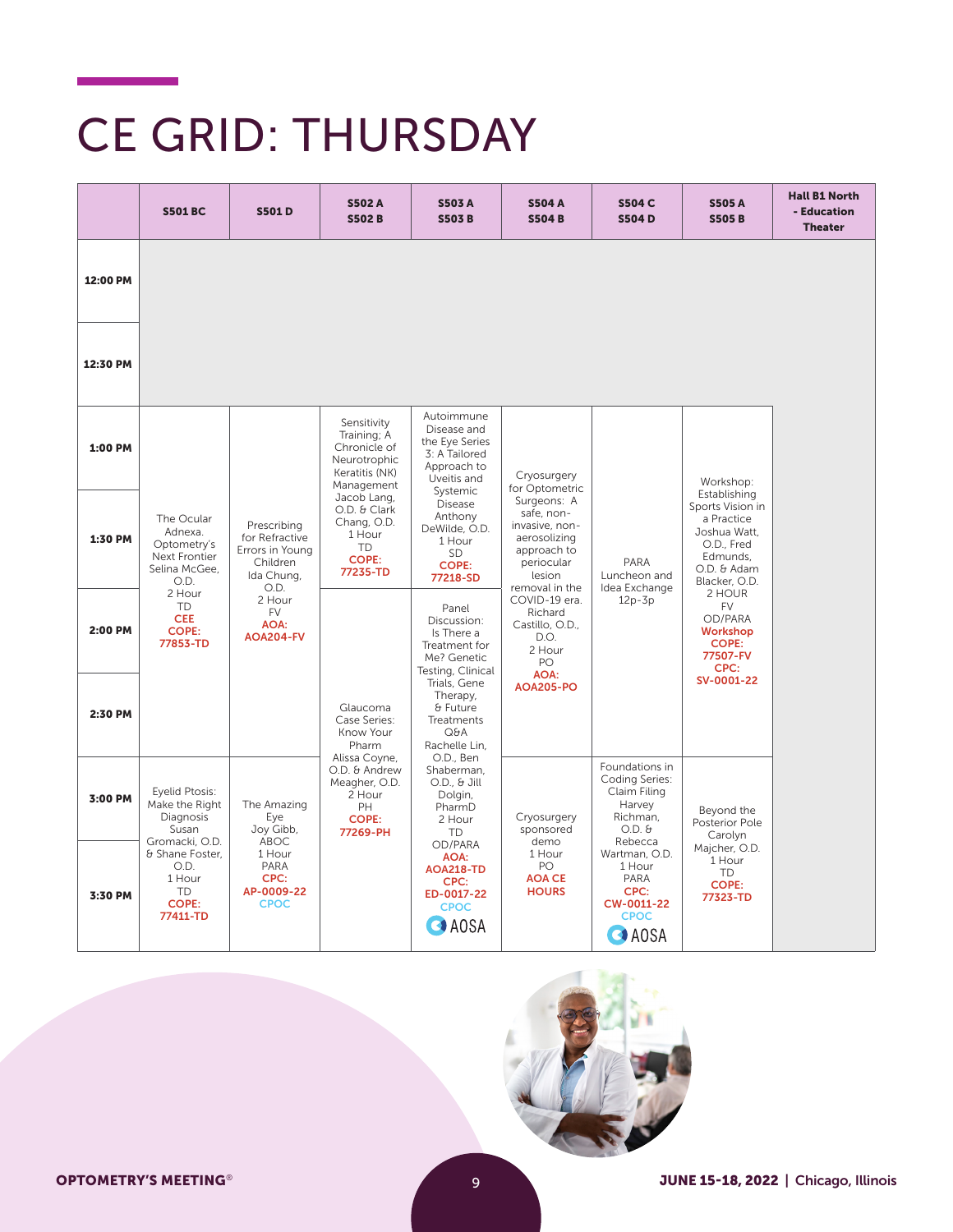## CE GRID: THURSDAY

|         | <b>S501 BC</b>                                                                                                      | <b>S501D</b>                                                     | <b>S502 A</b><br><b>S502B</b>                                                                               | <b>S503A</b><br><b>S503B</b>                                                             | <b>S504 A</b><br><b>S504B</b>                                                          | <b>S504 C</b><br><b>S504D</b>                                    | <b>S505A</b><br><b>S505B</b>                                                                       | <b>Hall B1 North</b><br>- Education<br><b>Theater</b>                                                         |
|---------|---------------------------------------------------------------------------------------------------------------------|------------------------------------------------------------------|-------------------------------------------------------------------------------------------------------------|------------------------------------------------------------------------------------------|----------------------------------------------------------------------------------------|------------------------------------------------------------------|----------------------------------------------------------------------------------------------------|---------------------------------------------------------------------------------------------------------------|
| 4:00 PM |                                                                                                                     |                                                                  |                                                                                                             |                                                                                          |                                                                                        |                                                                  |                                                                                                    |                                                                                                               |
| 4:30 PM |                                                                                                                     |                                                                  |                                                                                                             |                                                                                          |                                                                                        |                                                                  |                                                                                                    |                                                                                                               |
| 5:00 PM |                                                                                                                     |                                                                  |                                                                                                             |                                                                                          |                                                                                        |                                                                  |                                                                                                    |                                                                                                               |
| 5:30 PM |                                                                                                                     |                                                                  |                                                                                                             |                                                                                          |                                                                                        |                                                                  |                                                                                                    |                                                                                                               |
| 6:00 PM |                                                                                                                     | Extended<br>Depth of Focus<br>Lenses and<br>Drops                |                                                                                                             | Preparing<br>Financially<br>for the First<br>Years After<br>Graduation                   |                                                                                        | <b>Visual Acuity</b><br>and Pupil<br>Testing                     |                                                                                                    | Optometry<br>& Genetics:<br>The Future<br>of Precision<br>Medicine<br>Rachelle Lin, O.D.                      |
| 6:30 PM | ENT for the<br>OD: Neuro-<br>optometric<br>Manifestations<br>of Paranasal<br>Sinus Disease<br>Richard               | Bobby Saenz,<br>O.D.<br>1 Hour<br>PO<br><b>COPE:</b><br>77237-PO | Medical<br>Malpractice<br>Issues with<br>Advancements<br>in Optometry<br>Nicholas<br>Colatrella,            | Mile Brujic,<br>O.D.<br>1 Hour<br><b>PM</b><br>AOA:<br>AOA208-PM<br><b>O</b> AOSA        | Diving<br>Deep into<br>Concussions<br>Maria Richman,<br>O.D. & Harvey<br>Richman, O.D. | Blair Lonsberry,<br>O.D.<br>1 Hour<br>PARA<br>CPC:<br>PT-0005-22 | <b>Scleral Contact</b><br>Lenses:<br>A Hands-<br>on Fitting<br>Workshop<br>Susan<br>Gromacki, O.D. | 1 Hour<br><b>TD</b><br>OD/PARA<br><b>COPE: 77236-TD</b><br>CPC:<br>ED-0016-22<br><b>CPOC</b><br><b>O</b> AOSA |
| 7:00 PM | Castillo, O.D,<br>D.O<br>2 Hour<br><b>NO</b><br><b>CEE</b><br><b>COPE</b>                                           |                                                                  | O.D. & Jeffrey<br>Varanelli, O.D.<br>2 Hour<br>EJ<br>AOA:<br><b>AOA207-EJ</b>                               |                                                                                          | 2 Hour<br><b>NO</b><br><b>COPE:</b><br>77271-NO                                        |                                                                  | 2 Hour<br>CL<br>Workshop<br><b>COPE:</b><br>77240-CL                                               |                                                                                                               |
| 7:30 PM |                                                                                                                     |                                                                  |                                                                                                             | Identification,<br>Treatment and<br>Management<br>of Traumatic/<br><b>Acquired Brain</b> |                                                                                        | Minor Surgical<br>Procedures<br>Jason Duncan,<br>O.D.            |                                                                                                    |                                                                                                               |
| 8:00 PM | Keeping Al<br>on the retina:<br>A review of<br>current state<br>of artificial<br>intelligence for                   |                                                                  | Pets: Their<br>link to Ocular<br>Infections,<br>Allergies and<br>Trauma: What<br>Every OD                   | Injury<br>Christina<br>Esposito, O.D.<br>2 Hour<br><b>FV</b><br><b>COPE:</b><br>77272-FV |                                                                                        | 2 Hour<br>TD<br>AOA:<br><b>AOA209-TD</b><br><b>O</b> AOSA        |                                                                                                    |                                                                                                               |
| 8:30 PM | retina disease,<br>diagnosis, and<br>prognosis<br>Lauren White,<br>O.D.<br>1 Hour<br>GO<br><b>COPE:</b><br>77273-GO |                                                                  | Should Know<br>Rachel Coulter.<br>O.D. & Erin<br>Jenewein, O.D.<br>1 Hour<br>SD<br>AOA:<br><b>AOA210-SD</b> |                                                                                          |                                                                                        |                                                                  |                                                                                                    |                                                                                                               |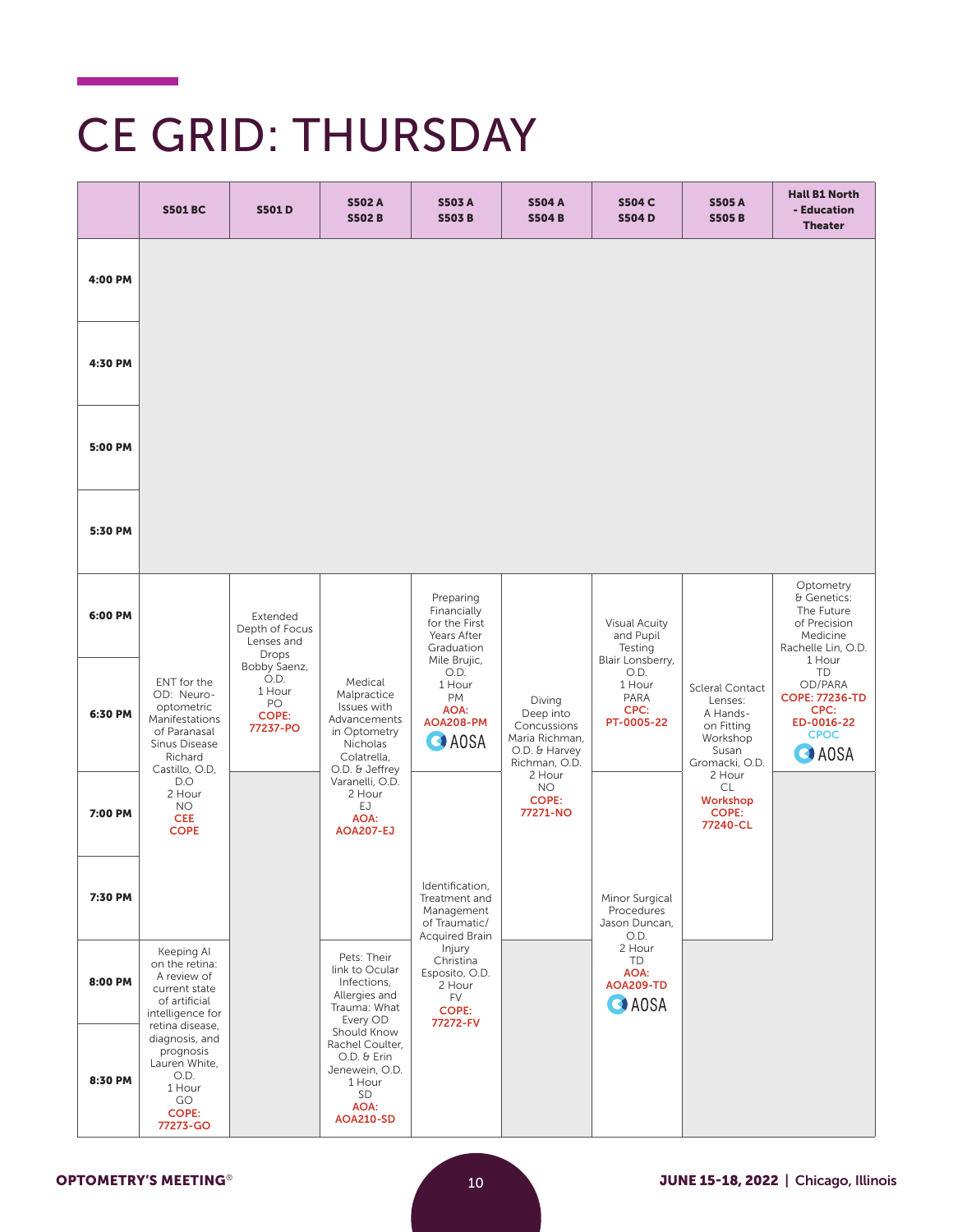## CE GRID: FRIDAY

|          | <b>S501 BC</b>                                                                          | <b>S501D</b>                                                                                       | <b>S502 A</b><br><b>S502B</b>                                                          | <b>S503A</b><br><b>S503B</b>                                                                                 | <b>S504 A</b><br><b>S504B</b>                                                              | <b>S504 C</b><br><b>S504D</b>                                                                   | <b>S505A</b><br><b>S505B</b>                                                              | <b>Hall B1 North</b><br>- Education<br><b>Theater</b> |
|----------|-----------------------------------------------------------------------------------------|----------------------------------------------------------------------------------------------------|----------------------------------------------------------------------------------------|--------------------------------------------------------------------------------------------------------------|--------------------------------------------------------------------------------------------|-------------------------------------------------------------------------------------------------|-------------------------------------------------------------------------------------------|-------------------------------------------------------|
| 7:00 AM  | The OD's<br>Role in the<br>Management<br>of MIGS in<br>2022<br>Justin                   | Ocular<br>Manifestations<br>of Sickle Cell<br><b>Disease</b><br>Daniel<br>Epshtein,                | Starting or<br>Purchasing a<br>Practice<br>Ali Oromchian,<br>J.D., LL.M.               | Providing<br>Visual care to<br>Patients on<br>the Autism<br>Spectrum<br>Angela Howell,<br>O.D.               | Can Implicit<br>Bias Affect the<br>Optometric<br>Exam?<br>Greg Waldorf,<br>O.D.            | Using IPL<br>to address<br>ocular surface<br>and adnexal<br>conditions<br>Renee Reeder,<br>O.D. |                                                                                           |                                                       |
| 7:30 AM  | Schweitzer,<br>O.D.<br>1 Hour<br>GL<br><b>COPE:</b><br>77274-GL                         | O.D. & Alanna<br>Khattar-<br>Sullivan, O.D.<br>1 Hour<br>SD<br><b>COPE:</b><br>77279-SD            | 1 Hour<br><b>PM</b><br>AOA:<br><b>AOA212-PM</b><br>$\bigcirc$ AOSA                     | 1 Hour<br>FV<br>OD/PARA<br><b>COPE:</b><br>77275-FV<br>CPC:<br>SP-0006-22                                    | 1 Hour<br>PB<br><b>AOA:</b><br><b>AOA211-PB</b><br>$\bigcirc$ AOSA                         | 1 Hour<br><b>TD</b><br>OD/PARA<br>AOA:<br><b>AOA229-TD</b><br>CPC:<br>ED-0018-22                |                                                                                           |                                                       |
| 8:00 AM  |                                                                                         |                                                                                                    |                                                                                        |                                                                                                              |                                                                                            |                                                                                                 |                                                                                           |                                                       |
| 8:30 AM  |                                                                                         |                                                                                                    |                                                                                        |                                                                                                              |                                                                                            |                                                                                                 |                                                                                           |                                                       |
| 9:00 AM  | <b>CMS Medicare</b><br>Coding Rules:<br>Where, oh,                                      | G-Eye: A Team<br>Approach to<br>Managing<br>Gastrointestinal<br><b>Disorders</b><br>Lindsay Sicks, | Screening for<br>Carcinoma of<br>the Eyelids<br>Richard<br>Castillo, O.D.,             |                                                                                                              | Low Vision<br>Rehabilitation<br>Resources for<br>the Pediatric<br>Population<br>Sherry Day | Pediatric<br>Dispensing<br><b>Success</b><br>Joy Gibb,<br>ABOC                                  |                                                                                           |                                                       |
| 9:30 AM  | Where Do I<br>Find All the<br>Rules<br>Rebecca<br>Wartman,<br>$O.D.$ $\theta$<br>Harvey | O.D. & Brian<br>Liem, D.O.<br>1 Hour<br>SD<br>AOA:<br><b>AOA215-SD</b>                             | D.O.<br>1 Hour<br>TD<br><b>COPE:</b><br>77284-TD                                       | Swollen Optic<br>Nerves from<br>the OD to the<br>Neuro-Oph-<br>thalmologist's<br>Perspective<br>Nathan Ligh- | $O.D. \theta R.$<br>Williams, O.D.<br>1 Hour<br>LV<br>AOA:<br><b>AOA213-LV</b>             | 1 Hour<br>PARA<br>CPC:<br>OP-0019-22                                                            | Biomicroscopy<br>Fitting Work-<br>shop: A Slit<br>Lamp Course<br>for Paraopto-<br>metrics |                                                       |
| 10:00 AM | Richman, O.D.<br>2 Hour<br>PM<br>OD/PARA<br><b>CEE</b><br><b>COPE:</b><br>77833-PM      |                                                                                                    |                                                                                        | thizer, O.D. &<br>Leonid Skorin,<br>O.D., D.O.<br>2 Hour<br>NO.<br><b>COPE:</b><br>77282-NO                  |                                                                                            | I Know I Had<br>A Minute Here<br>Somewhere<br>Robert Reed,<br>Jr., O.D.                         | Susan Gro-<br>macki, O.D.<br>2 Hour<br>PARA<br>Workshop<br>CPC:<br>PT-0004-22             |                                                       |
| 10:30 AM | CPC:<br>CW-0009-22<br><b>CPOC</b>                                                       | Toxic Retina:<br><b>When Systemic</b><br>Meds Go Bad                                               | Suturing<br>Techniques for<br>Optometric<br>Surgeons<br>Richard                        |                                                                                                              | Beauty<br>Confidential<br>Selina McGee,<br>O.D., Leslie<br>O'Dell, O.D. &                  | 1 Hour<br>PARA<br>CPC:<br>PM-0022-22                                                            |                                                                                           |                                                       |
| 11:00 AM | Practice<br>Transitions:<br>How to<br>Purchase and<br>Sell a Practice<br>Ali Oromchian. | Raman Bhakhri,<br>O.D.<br>2 Hour<br>PH<br><b>COPE:</b><br>77286-PH                                 | Castillo, O.D.,<br>D.O. & Nathan<br>Castillo, O.D.<br>2 Hour<br>PO<br>Workshop<br>AOA: | Focus On<br>Vision & Health<br>Promotion For<br>I.D. Athletes<br>Vittorio Mena,<br>O.D. & Sandra             | Tracy Doll, O.D.<br>2 Hour<br>TD<br><b>COPE:</b><br>77287-TD<br>$\bigcirc$ AOSA            | Communi-<br>cation Is Life<br>Changing<br>Beverly Rob-                                          | Basics of<br>Refraction                                                                   |                                                       |
| 11:30 AM | J.D., LL.M.<br>1 Hour<br>PM<br>AOA:<br>AOA234-PM<br><b>CAOSA</b>                        |                                                                                                    | AOA16-PO                                                                               | Block, O.D.<br>1 Hour<br>PB<br>OD/PARA<br>AOA:<br><b>AOA202-PB</b><br>CPC:<br>ED-0012-22<br><b>CPOC</b>      |                                                                                            | erts, CPOT,<br>ABOC<br>1 Hour<br>PARA<br>CPC:<br>PM-0021-22                                     | Roya Attar, O.D.<br>1 Hour<br>PARA<br>CPC:<br>RS-0003-22                                  |                                                       |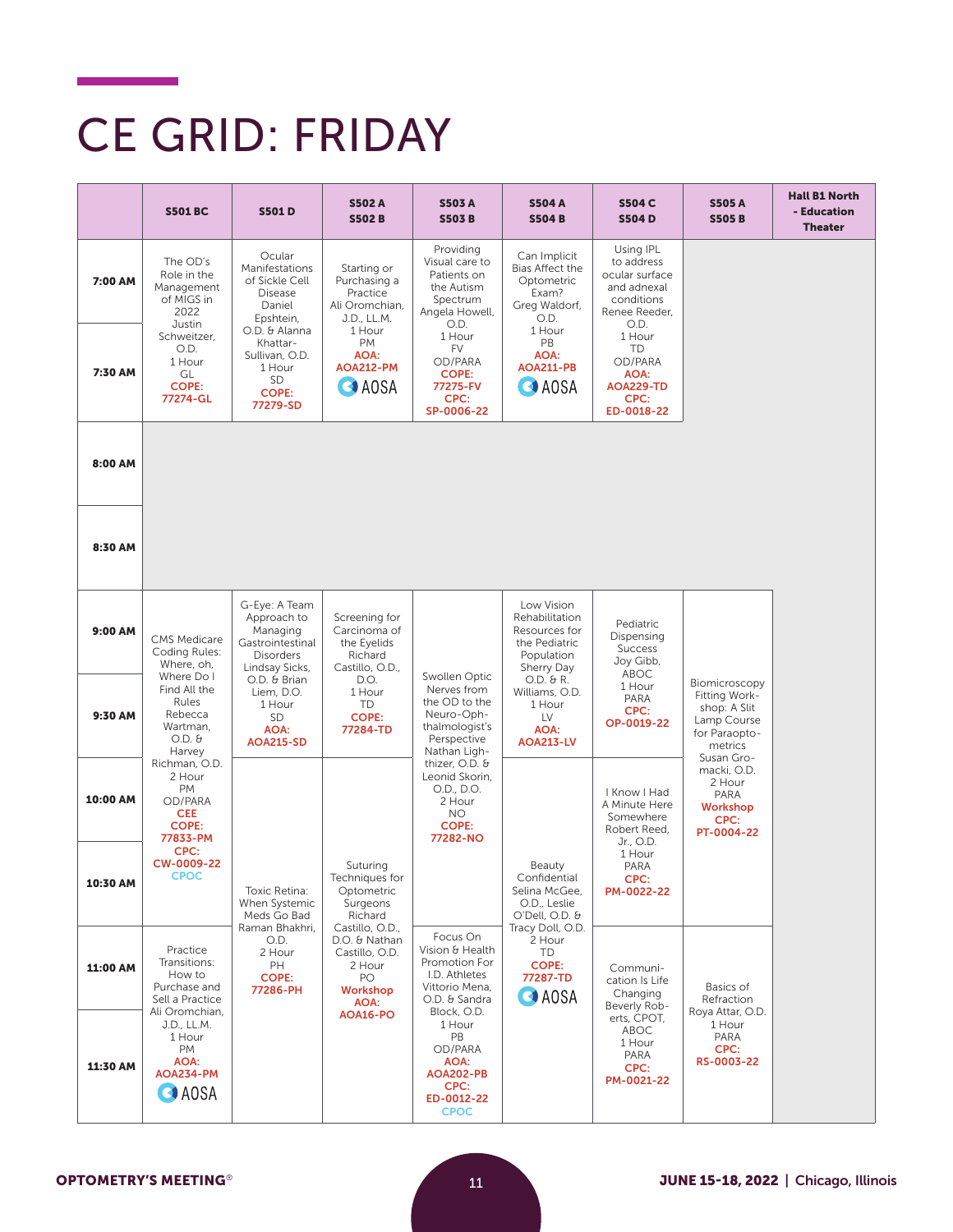# CE GRID: FRIDAY

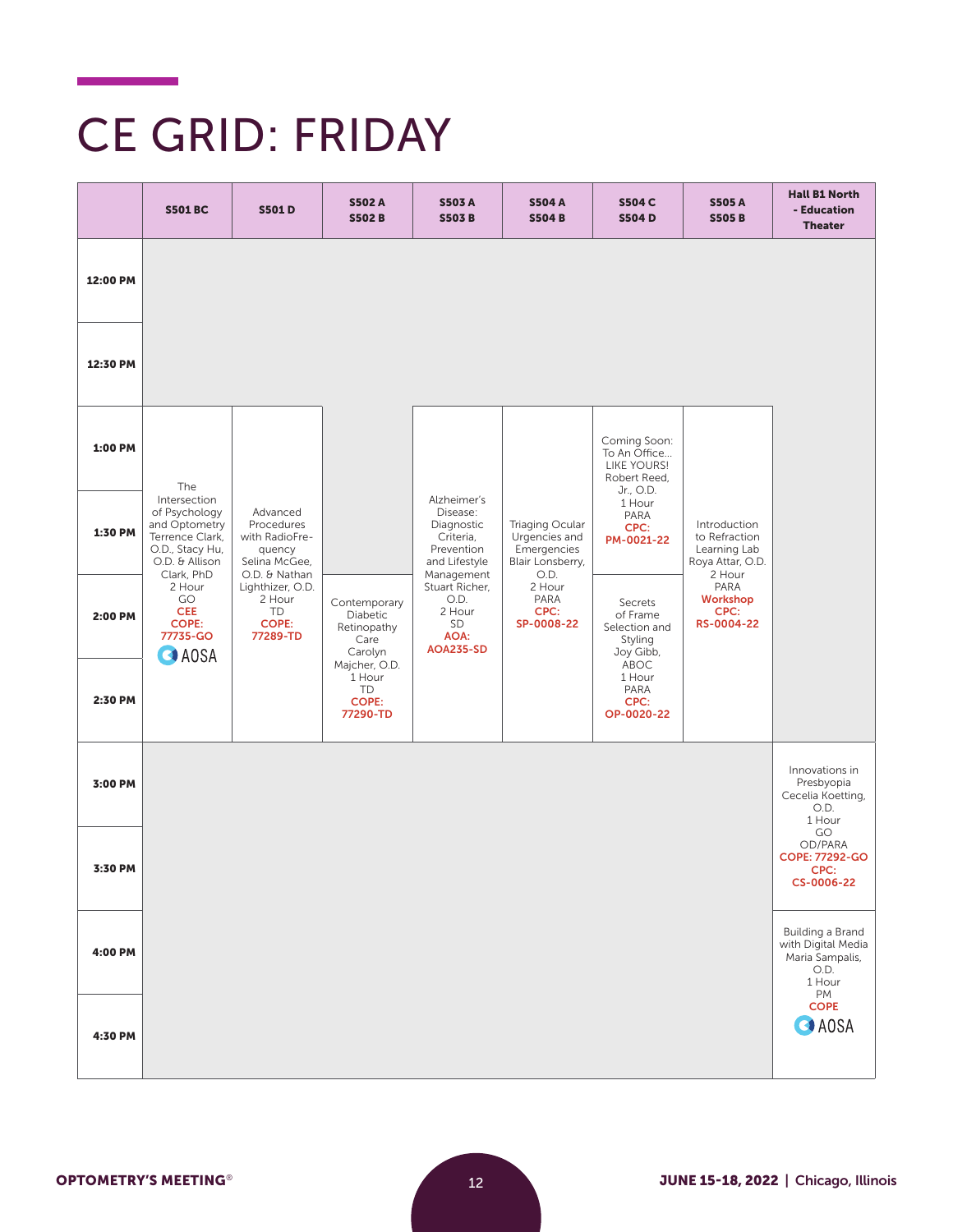# CE GRID: FRIDAY

|         | <b>S501 BC</b>                                                                                                                                                                                                                                                                                                                                                      | <b>S501D</b>                                                                                                                 | <b>S502 A</b><br><b>S502B</b>                                                                     | <b>S503A</b><br><b>S503B</b>                                                                                     | <b>S504 A</b><br><b>S504B</b>                                                                                       | <b>S504 C</b><br><b>S504D</b>                                                       | <b>S505 A</b><br><b>S505B</b>                                                                                                       | <b>Hall B1 North</b><br>- Education<br><b>Theater</b> |
|---------|---------------------------------------------------------------------------------------------------------------------------------------------------------------------------------------------------------------------------------------------------------------------------------------------------------------------------------------------------------------------|------------------------------------------------------------------------------------------------------------------------------|---------------------------------------------------------------------------------------------------|------------------------------------------------------------------------------------------------------------------|---------------------------------------------------------------------------------------------------------------------|-------------------------------------------------------------------------------------|-------------------------------------------------------------------------------------------------------------------------------------|-------------------------------------------------------|
| 5:00 PM |                                                                                                                                                                                                                                                                                                                                                                     |                                                                                                                              | A Brief<br>Overview<br>of the More<br>Common<br>Indications for                                   | Autoimmune<br>Disease and<br>the Eye Series<br>4: The Weight<br>is Over: New<br>Guidelines<br>Help               |                                                                                                                     | Understanding<br>and Examining<br>Patients with<br>Vision Loss - A<br>Review for    | Incorporating                                                                                                                       |                                                       |
| 5:30 PM | The Secondary<br><b>Essentials</b><br>Glaucomas:<br>From the<br>of Surgical<br>OD and MD<br>Ophthalmic<br>Pathology for<br>Perspective<br>Blair Lonsberry,<br>the Optometric<br>O.D. & Michael<br>Lid Surgeon<br>Greenwood.<br>Thomas<br>M.D.<br>Freddo, O.D.<br>2 Hour<br>2 Hour<br>GL<br>PO<br><b>CEE</b><br>AOA:<br><b>COPE:</b><br><b>AOA220-PO</b><br>77737-GL | Lab Studies<br>James Fanelli,<br>O.D.<br>1 Hour<br><b>TD</b><br><b>COPE:</b><br>77294-TD                                     |                                                                                                   | Optometrists<br>Modify<br>Plaquenil Risk<br>Anthony<br>DeWilde, O.D.<br>1 Hour<br>PH<br><b>COPE:</b><br>77219-PH | Diabetes Cases<br>& Conundrums<br>Jeffry Gerson,<br>O.D. & A. Paul<br>Chous, O.D.<br>2 Hour<br><b>SD</b><br>OD/PARA | Paraoptomet-<br>rics<br>Raman Deol.<br>O.D.<br>1 Hour<br>PARA<br>CPC:<br>VT-0003-22 | Vision<br>Rehabilitation<br>into a<br>Primary Care<br>Optometric<br>Practice:<br>Practical<br>Suggestions<br>to Make It<br>Feasible |                                                       |
| 6:00 PM |                                                                                                                                                                                                                                                                                                                                                                     | Innovations in                                                                                                               |                                                                                                   | <b>COPE:</b><br>7295-SD<br>CPC:<br>ED-0011-22<br><b>CPOC</b>                                                     |                                                                                                                     | Janis Winters,<br>O.D. & Tracy<br>Matchinski,<br>O.D.<br>2 Hour<br>LV<br>AOA:       |                                                                                                                                     |                                                       |
| 6:30 PM |                                                                                                                                                                                                                                                                                                                                                                     |                                                                                                                              | Ocular Surface<br>Disease to<br>Maximize<br>Patient<br>Outcomes<br>Walter Whitley,<br>O.D., Derek |                                                                                                                  |                                                                                                                     | Contemporary<br>Prescribing<br>of Oral                                              | <b>AOA219-LV</b>                                                                                                                    |                                                       |
| 7:00 PM | Al and Op-<br>tometry: How<br>Autonomous<br>Technology is<br>Therapeutics<br>Changing the<br>for Pediatrics:<br>Way Diabetic<br>Just Say Yes                                                                                                                                                                                                                        | Cunningham,<br>O.D., Justin<br>Schweitzer.<br>O.D. & Tracy<br>Doll, O.D.<br>2 Hour                                           |                                                                                                   | Tourette<br>Syndrome,<br>OCD, ADHD                                                                               | Medications in<br>Eye Disease<br>Jessica Steen.<br>O.D.<br>2 Hour<br>PH<br>AOA:                                     |                                                                                     |                                                                                                                                     |                                                       |
| 7:30 PM | Katie Connolly,<br>O.D.<br>1 Hour<br>PH<br><b>COPE:</b><br>77298-PH                                                                                                                                                                                                                                                                                                 | Retinopathy<br>and Macular<br>Edema are<br>Diagnosed<br>Dana Weitz-<br>man, O.D.<br>1 Hour<br>PB<br><b>AOA:</b><br>AOA223-PB | TD.<br><b>COPE:</b><br>77297-TD<br><b>CAOSA</b>                                                   |                                                                                                                  | and the OD<br>Susan<br>Kovacich, O.D.<br>1 Hour<br><b>SD</b><br>COPE:<br>77299-SD                                   | <b>AOA221-PH</b>                                                                    |                                                                                                                                     |                                                       |

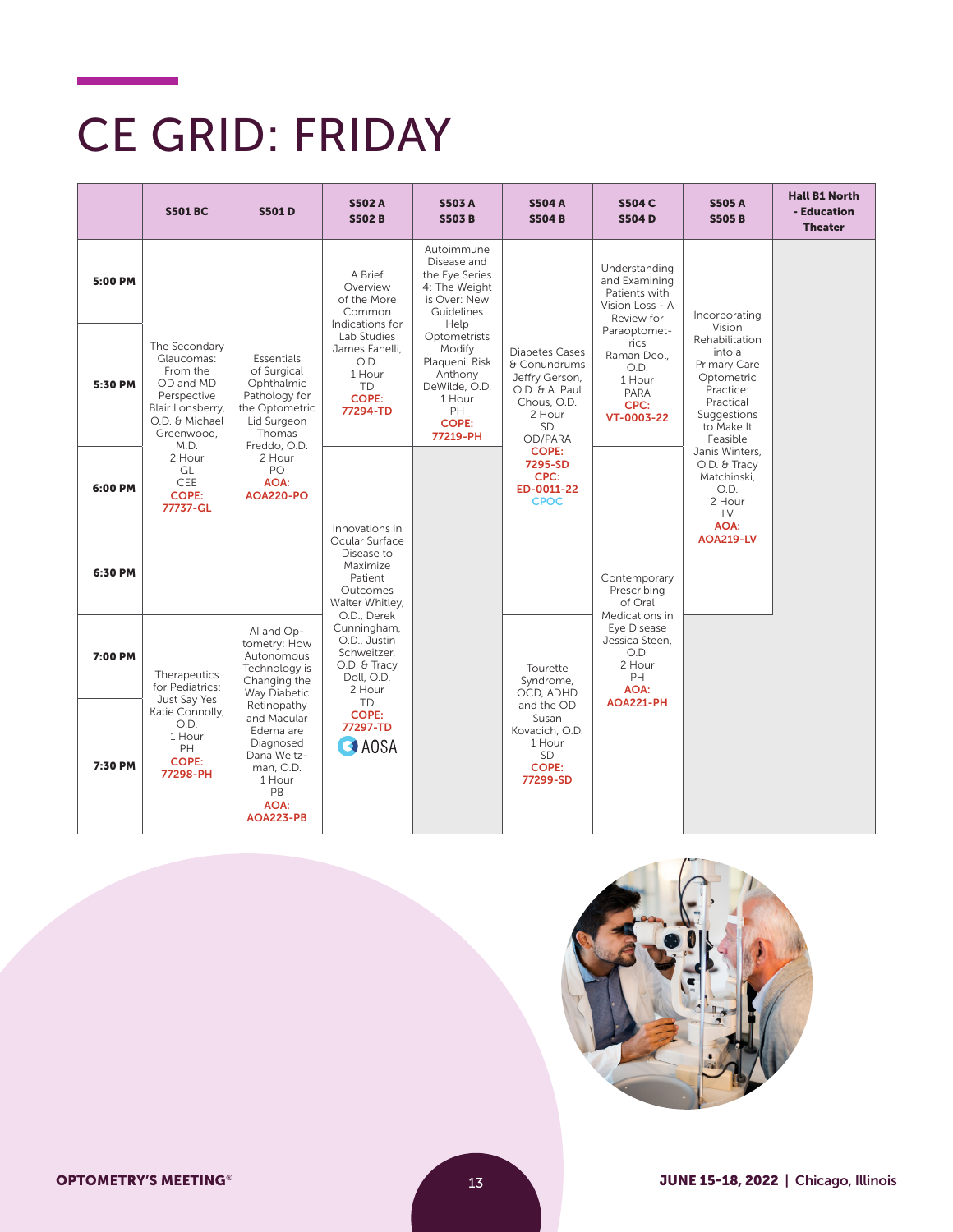## CE GRID: SATURDAY

|          | <b>S501 BC</b>                                                                                        | <b>S501D</b>                                                                                                                      | <b>S502A</b><br><b>S502B</b>                                                                              | <b>S503A</b><br><b>S503B</b>                                                                                                                   | <b>S504 A</b><br><b>S504B</b>                                                                              | <b>S504 C</b><br><b>S504D</b>                                                         | <b>S505 A</b><br><b>S505B</b>                                                                                                                                        | <b>Hall B1 North</b><br>- Education<br><b>Theater</b>                                                                 |
|----------|-------------------------------------------------------------------------------------------------------|-----------------------------------------------------------------------------------------------------------------------------------|-----------------------------------------------------------------------------------------------------------|------------------------------------------------------------------------------------------------------------------------------------------------|------------------------------------------------------------------------------------------------------------|---------------------------------------------------------------------------------------|----------------------------------------------------------------------------------------------------------------------------------------------------------------------|-----------------------------------------------------------------------------------------------------------------------|
| 7:00 AM  | Utilizing New<br>Technology<br>in the<br>Management<br>of Ocular                                      | The Use of<br>Botulinum<br>Toxin in<br>Primary Eye<br>Care                                                                        | Now What?<br>My Patient is<br>Progressing!<br>Justin<br>Schweitzer,                                       | YAG Laser<br>Procedures<br>Alissa Coyne,<br>O.D. & Lindsay<br>Sicks, O.D.                                                                      | Adding Cash<br>Pay Services to<br>your Practice<br>David Kading,<br>O.D. & Selina<br>McGee, O.D.<br>1 Hour | Review of<br>Commonly<br>Used Eye<br>Drops                                            |                                                                                                                                                                      |                                                                                                                       |
| 7:30 AM  | <b>Disease</b><br>Mike Cymobr,<br>O.D.<br>1 Hour<br>GO<br><b>COPE:</b><br>77300-GO                    | James Fanelli,<br>O.D. & Leonid<br>Skorin, O.D.,<br>D.O.<br>1 Hour<br>IS<br><b>COPE:</b><br>77309-IS                              | O.D., Walter<br>Whitley, O.D.<br>& Nathan<br>Lighthizer, O.D.<br>1 Hour<br>GL<br><b>COPE:</b><br>77304-GL | 1 Hour<br>LP<br>OD/PARA<br><b>COPE:</b><br>77302-LP<br>CPC:<br>CS-0009-22                                                                      | <b>PM</b><br>OD/PARA<br>AOA:<br><b>AOA190-PM</b><br>CPC:<br>CW-0007-22<br><b>CPOC</b><br><b>O</b> AOSA     | Roya Attar,<br>O.D.<br>1 Hour<br>PARA<br>CPC:<br>PH-0003-22                           |                                                                                                                                                                      |                                                                                                                       |
| 8:00 AM  |                                                                                                       |                                                                                                                                   |                                                                                                           |                                                                                                                                                |                                                                                                            |                                                                                       |                                                                                                                                                                      |                                                                                                                       |
| 8:30 AM  |                                                                                                       |                                                                                                                                   |                                                                                                           |                                                                                                                                                |                                                                                                            |                                                                                       |                                                                                                                                                                      |                                                                                                                       |
| 9:00 AM  |                                                                                                       |                                                                                                                                   |                                                                                                           |                                                                                                                                                |                                                                                                            |                                                                                       |                                                                                                                                                                      | An Update on<br>Thyroid Eye<br><b>Disease</b><br>Jacob Lang, O.D.<br>& Selina McGee,                                  |
| 9:30 AM  |                                                                                                       |                                                                                                                                   |                                                                                                           |                                                                                                                                                |                                                                                                            |                                                                                       |                                                                                                                                                                      | O.D.<br>1 Hour<br><b>SD</b><br><b>COPE: 77310-SD</b>                                                                  |
| 10:00 AM |                                                                                                       |                                                                                                                                   |                                                                                                           | Smart Phone<br>Technology<br>in Eye Care<br>Practice: Do<br>YOU Know<br>What is                                                                |                                                                                                            | The Influence<br>of Technicians<br>in Patient Care                                    |                                                                                                                                                                      | Implementing<br>Myopia<br>Management into<br>Practice                                                                 |
| 10:30 AM | Myopia<br>Management:<br>One Child<br>at a Time<br>(Translating<br>theory into<br>practice)<br>Langis | Laser<br>Procedures<br>from the OD<br>to the DO<br>Perspective<br>Nathan<br>Lighthizer,<br>O.D. & Leonid<br>Skorin, O.D.,<br>D.O. | The Eye ER:<br>Nothing's Off<br>Limits<br>Alison Bozung,<br>O.D.<br>2 Hour                                | Allowed?<br>Rebecca<br>Wartman,<br>O.D. & Harvey<br>Richman, O.D.<br>1 Hour<br>GO<br>OD/PARA<br>AOA:<br><b>AOA224-GO</b><br>CPC:<br>PM-0024-22 | Chairside<br>Skills for Laser<br>Procedures<br>Alissa Coyne,<br>O.D. & Lindsay<br>Sicks, O.D.<br>2 Hour    | and Product<br>Solutions<br>Joy Gibb,<br>ABOC<br>1 Hour<br>PARA<br>CPC:<br>OP-0021-22 | TBI/<br>Concussion<br>Examination<br>Workshop for<br>the Primary<br>Care Practice<br>Carl Garbus,<br>O.D., Marc<br>Taub, O.D., Eric<br>Ikeda, O.D. &<br>Jenny Garbus | David Kading, O.D.<br>1 Hour<br>GO<br>OD/PARA<br>COPE: 77315-GO<br>CPC:<br>ED-0014-22<br><b>CPOC</b><br><b>O</b> AOSA |
| 11:00 AM | Michaud, O.D.<br>2 Hour<br>GO<br><b>CEE</b><br><b>COPE</b>                                            | 2 Hour<br>LP.<br><b>COPE:</b><br>75149-LP<br><b>CAOSA</b>                                                                         | SD<br>AOA:<br><b>AOA226-SD</b>                                                                            | What's Wrong<br>With My Eyes?<br>Changes<br>Systemic Med-<br>ications May<br>Cause with the                                                    | PARA<br>Workshop<br>CPC:<br>CS-0005-22                                                                     | Pediatric Eye<br>Exams For the<br>Paraoptometric                                      | 2 Hour<br>NO.<br>OD/PARA<br><b>Workshop</b><br>AOA:<br><b>AOA236-NO</b>                                                                                              |                                                                                                                       |
| 11:30 AM |                                                                                                       |                                                                                                                                   |                                                                                                           | Eye or Vision<br>Angela Howell,<br>O.D.<br>1 Hour<br>OP<br>OD/PARA<br>AOA:<br>AOA230-PH<br>CPC:<br>PH-0004-22                                  |                                                                                                            | Assistant<br>Rachel Coulter,<br>O.D.<br>1 Hour<br>PARA<br>CPC:<br>CV-0001-22          | CPC:<br>SP-0007-22                                                                                                                                                   |                                                                                                                       |